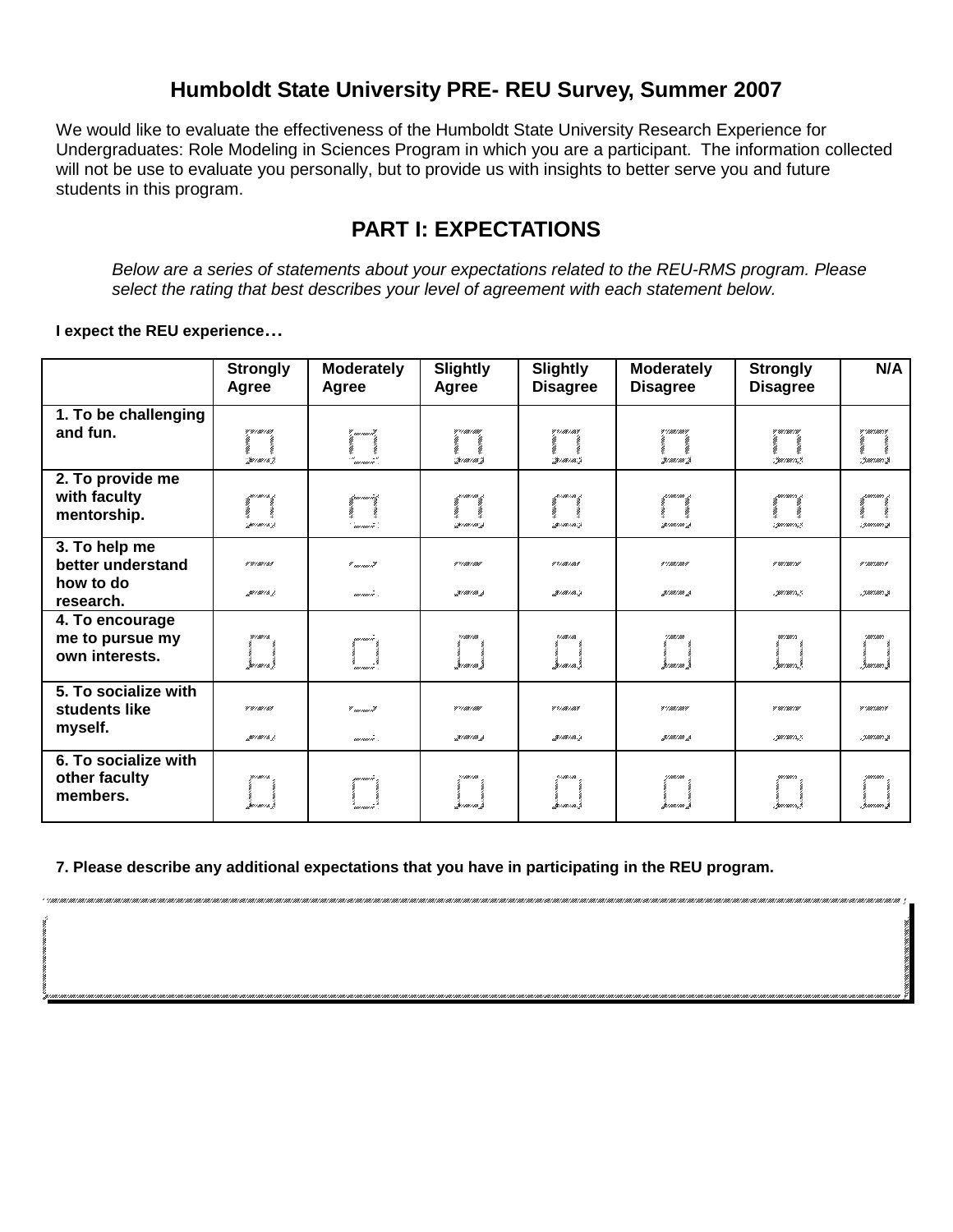# **PART II: EXPERIENCE, KNOWLEDGE AND ABILITY**

#### *A – Exposure to Science of Design*

*Below are a series of statements about your current level of experience, knowledge, or practice related to Science of Design activities. Please select the rating that best describes your level of agreement with each statement.*

|                                                                                                                                     | <b>Strongly</b><br>Agree              | <b>Moderately</b><br>Agree             | <b>Slightly</b><br>Agree             | <b>Slightly</b><br><b>Disagree</b>        | <b>Moderately</b><br><b>Disagree</b>                                                                                                                                                                                          | <b>Strongly</b><br><b>Disagree</b>       | N/A                             |
|-------------------------------------------------------------------------------------------------------------------------------------|---------------------------------------|----------------------------------------|--------------------------------------|-------------------------------------------|-------------------------------------------------------------------------------------------------------------------------------------------------------------------------------------------------------------------------------|------------------------------------------|---------------------------------|
| 1.I am familiar with<br>creative tools that can<br>be used across different<br>disciplines.                                         | i<br>Gamana (                         |                                        | i<br>Gamaan I                        | provincial<br>Compositor<br>Compositor    |                                                                                                                                                                                                                               | i<br>Zamoanovit                          | 1995/1995/1995                  |
| 2.I have not had much<br>experience with<br>activities requiring<br>creativity.                                                     | 2 (mil.mil.)<br>zamam <b>z</b>        | '' imicmit<br>caucaut. .               | 7° mil. mil. 1<br>. gawan ng         | '' sermi it<br>m i mi i ik                | '' como mil<br>rement s                                                                                                                                                                                                       | 7 911 1911 131<br>zminovist.             | $\mathbf{z}$                    |
| 3.I have had prior training<br>in understanding<br>design.                                                                          | i<br>Laurano, f                       |                                        | i<br>Gamano (f                       | aramata<br>1. marta 1980<br>1. marta 1980 |                                                                                                                                                                                                                               | i<br>San can col                         | <b>Section</b><br>$\frac{1}{2}$ |
| 4.1 am knowledgeable<br>about components of<br>design.                                                                              | i<br>Jeanean J                        |                                        | )<br>Žauriauri J                     | T <sup>oma</sup> l                        | Į                                                                                                                                                                                                                             | .<br>Ganzanez, f                         | <b>Marine</b>                   |
| 5.1 am comfortable with<br>engaging in design<br>activities.                                                                        | y cancerny<br>"gemeente ge            | י <sub>יוונות</sub> זיין<br>caucaut. . | v surrawre<br>. ymunmi y             | יים נוסגונים <sup>ש</sup><br>m i mi i it  | יע <sub>ונות מונו</sub> ני <sup>ש</sup><br>rement s                                                                                                                                                                           | ¥ 011/007/3<br>zawana ist                | ×                               |
| 6.I understand what<br>Science of Design<br>means and how it<br>relates to computer<br>systems design.                              | "zemecni", <b>z</b>                   | * marmar?<br>sti se stil               | <b>F 'AN' LOO'</b> IS<br>".guunaal". | ייש נוסגים <sup>ק</sup><br>ar<br>meninak  | יש <i>ונו ווווח י</i><br>a <sup>n</sup> ceann an <sup>go</sup> r                                                                                                                                                              | # 00/00/10<br>"parraarisp                | €                               |
| 7.I have had training in<br>understanding design<br>but have not had<br>experience in applying it<br>in computer systems<br>design. | i<br>Imman f                          | i<br>J                                 | i<br>Gaurrauce (f                    | provincial<br>Liga<br>Liga                |                                                                                                                                                                                                                               | i<br>Zamoano I                           | <b>Lunean</b>                   |
| 8.I have had experience<br>in working with others<br>on a design team.                                                              | 2 (mil.mil)<br>"zemecno" " <b>z</b> e | ' cancant'<br>caucau's                 | 7 ° mil 1 mil 17<br>. Jawaan z       | '' sermi it<br>mimik                      | '' como mil<br>como mi s                                                                                                                                                                                                      | 7 007 007 737<br>zawnawn <sub>a</sub> g. | ۳                               |
| 9.I understand factors that<br>should be taken into<br>account for successful<br>teamwork.                                          | a<br>Gundamida                        | rig<br>1990 - January Carlos, amerikan | ro<br>Spaar oma i <sub>St</sub> r    | gwnmniag<br>r<br>"meni k                  | the company of the company of the company of the company of the company of the company of the company of the company of the company of the company of the company of the company of the company of the company of the company | r<br>'zmenwelz                           |                                 |
| 10. I am familiar with<br>ways for brainstorming<br>ideas.                                                                          | )<br>Jaman J                          |                                        | <br> <br> }manners                   | I                                         |                                                                                                                                                                                                                               | žmene e <sub>r</sub> ž                   |                                 |
| I understand how<br>11.<br>brainstorming ideas<br>contributes to design<br>and creativity.                                          |                                       |                                        |                                      |                                           |                                                                                                                                                                                                                               |                                          |                                 |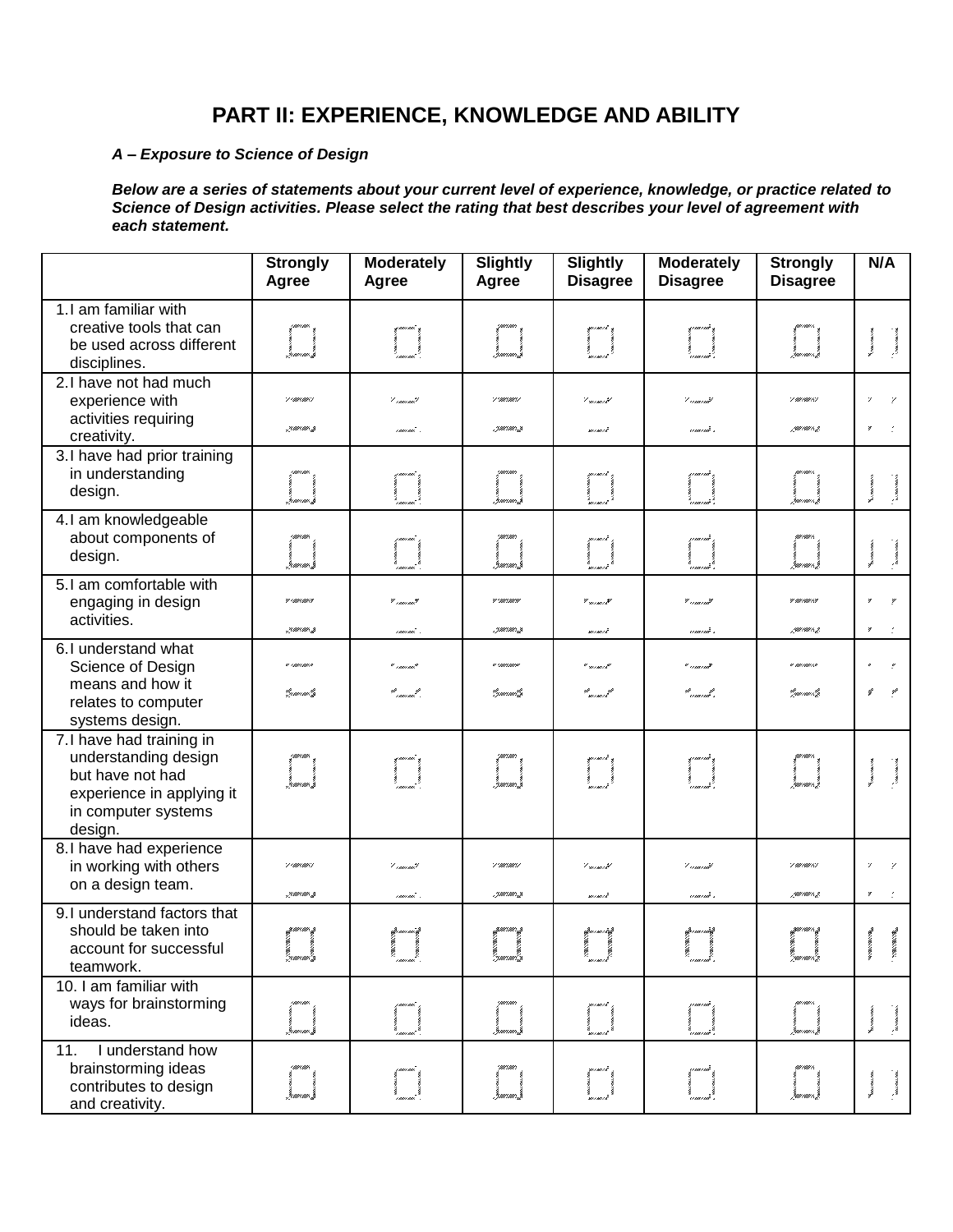|                                                                                                                                  | <b>Strongly</b><br>Agree                                                       | <b>Moderately</b><br>Agree      | <b>Slightly</b><br>Agree                                                                                                                                                                                                        | <b>Slightly</b><br><b>Disagree</b>                         | <b>Moderately</b><br><b>Disagree</b>               | <b>Strongly</b><br><b>Disagree</b> | N/A                                                      |
|----------------------------------------------------------------------------------------------------------------------------------|--------------------------------------------------------------------------------|---------------------------------|---------------------------------------------------------------------------------------------------------------------------------------------------------------------------------------------------------------------------------|------------------------------------------------------------|----------------------------------------------------|------------------------------------|----------------------------------------------------------|
| 12. I am familiar with<br>group problem solving<br>methods for choosing<br>alternative solutions.                                | .<br>zmrtini s                                                                 |                                 | . 7 mars mer 3                                                                                                                                                                                                                  | l<br>Samund                                                |                                                    | zuwan iz                           | <b>Services</b><br>$\frac{1}{2}$                         |
| 13. I understand the<br>difference between<br>constraints and criteria<br>in design parameters.                                  | <b>Contractor</b><br>January 3                                                 | * marmat<br>caucaut, s          | w cancerance<br>.ymmawr.g                                                                                                                                                                                                       | $"$ we can call<br>mimik                                   | יש <i>ונו חוורי</i><br>nummi x                     | w aurzaurza                        | $\mathcal{L}$                                            |
| 14. I have practiced skills<br>for organizing and<br>running team meetings.                                                      | l<br>Lanan                                                                     | i                               | $\left  \begin{array}{c} 1 \\ 1 \\ 2 \end{array} \right $                                                                                                                                                                       | i                                                          |                                                    | i<br>Jamaich                       | <b>Mary early see</b><br>we can con-                     |
| 15. I understand what<br>"functional fixedness"<br>means and its<br>relationship to design.                                      | l<br>Laman (                                                                   | I                               | l<br>Laman (f                                                                                                                                                                                                                   | filman<br>Timografi                                        |                                                    | e<br>Gamena e de f                 | <b>Concrete</b><br><b>Concession</b>                     |
| 16. I understand what<br>considerations that<br>must be taken into<br>account in the ethics of<br>design.                        | i<br>Land                                                                      | je<br>L                         | i<br>Lamani                                                                                                                                                                                                                     | ijementi<br>1                                              | je<br>L                                            | i<br>Zamena 1. z                   | curvation,                                               |
| 17. I understand what<br>considerations that<br>must be taken into<br>account in designing for<br>diverse audiences              | ana amin'ny fivondronan-kaominin'i Francese<br>Geometra ao amin'ny faritan'i A | y<br>Maria Barat<br>Maria Barat | en alle stationen selven av den stationen som stationen som stationen som stationen som stationen som station<br>Se provincia de la provincia de la provincia de la provincia de la provincia de la provincia de la provincia d |                                                            | i<br>I<br>I                                        |                                    | <b>New Year's</b>                                        |
| 18. I have not had much<br>practice in the verbal<br>and written<br>communication of<br>design projects.                         | i<br>Samaning                                                                  |                                 | I                                                                                                                                                                                                                               | Ĭ                                                          | t<br>I<br>I                                        | i<br>Gamenae (S                    | <b>SAN ANGELER ANGELINE</b><br><b>START AND START OF</b> |
| 19. I am familiar with the<br>purpose of and steps in<br>the process of redesign.                                                | )<br>zaman z                                                                   | $\prod_{i=1}^n$                 | )<br>7. marca (s                                                                                                                                                                                                                | $\left[\begin{array}{c} 0 & 0 \\ 0 & 0 \end{array}\right]$ | $\left(\begin{array}{c} 0 \\ 0 \end{array}\right)$ |                                    | The Second Property of<br>$\mathcal{N}_{\text{in}}$      |
| 20. I am confident of my<br>ability to explore<br>approaches to problem<br>solving for problems<br>that are unfamiliar to<br>me. | <b>Contractor</b><br>21 million 2007                                           | " : marx mar?<br>caucau'. .     | <b>Wilder Country</b><br>.5000100013                                                                                                                                                                                            | $"$ wrown $t^2$<br>mimik                                   | قسيس سي<br>somonik s                               | r automore<br>zurrurrez            | y.                                                       |

### **B - Exposure to Research and Computing**

*Below are a series of statements about your level of exposure to research and computing just PRIOR to the start of the Summer REU program at Humboldt State University Please select the rating that best describes your level of agreement with each statement.*

**In the last two years, I have …**

|                                            | <b>Strongly</b><br>Agree | <b>Moderately</b><br>Agree           | <b>Slightly</b><br>Agree | <b>Slightly</b><br><b>Disagree</b> | <b>Moderately</b><br><b>Disagree</b> | <b>Strongly</b><br><b>Disagree</b> | N/A                     |
|--------------------------------------------|--------------------------|--------------------------------------|--------------------------|------------------------------------|--------------------------------------|------------------------------------|-------------------------|
| 1. Completed a research<br>methods course. |                          | ' minnist                            | 1 W/M/A/                 | ' mermert                          |                                      | <u>I semeran</u> t                 | - 1 - 1111 1 1111 1 1   |
|                                            | 4<br>-4                  | $\mathscr{A}=\mathscr{A}$<br>mimik i | "pararris").             | st st<br>marinari .                | -21 - 21                             | '' nammi '                         | ''.')murmuri. <b>'y</b> |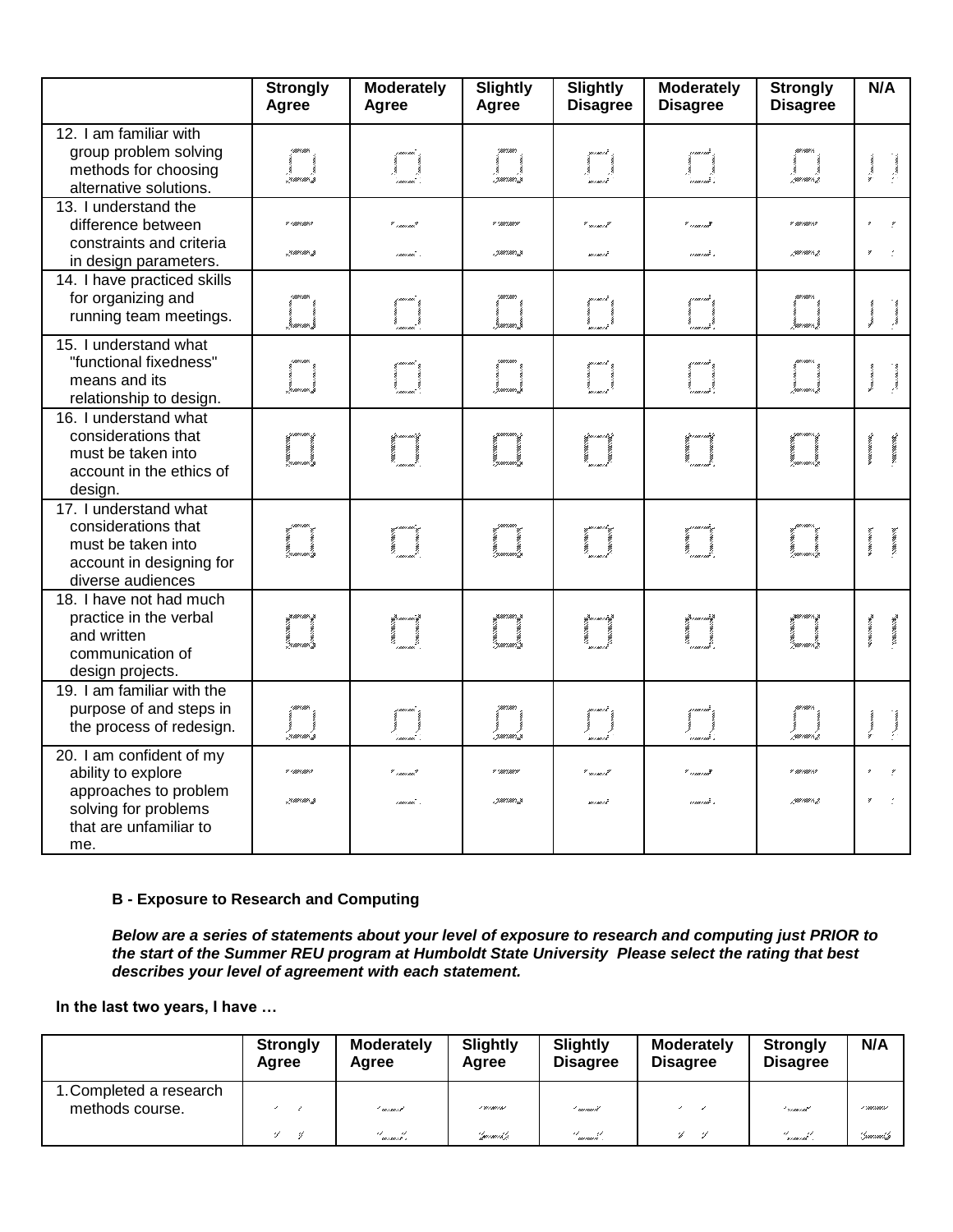|                                                             | <b>Strongly</b><br>Agree                    | <b>Moderately</b><br>Agree | <b>Slightly</b><br>Agree                             | <b>Slightly</b><br><b>Disagree</b> | <b>Moderately</b><br><b>Disagree</b> | <b>Strongly</b><br><b>Disagree</b> | N/A                   |
|-------------------------------------------------------------|---------------------------------------------|----------------------------|------------------------------------------------------|------------------------------------|--------------------------------------|------------------------------------|-----------------------|
| 2. Completed a statistics<br>course.                        | ,                                           | ' minist                   | I WIMIAI                                             | ( menuel                           | ,                                    | <u>I semenat</u>                   | / 200720077           |
|                                                             | $\mathcal{L}_{\mathcal{A}}$<br>$\mathcal V$ | mineix i                   | MIMIA /                                              | moment.                            | ,<br>$\overline{\phantom{a}}$        | some out -                         | -70001001.3           |
| 3. Completed a<br>computing course.                         |                                             | Ym marikk<br>mi mi i k     | 311/11/11.3<br>n<br>Marian A                         | 2, mar mar i S<br>marmari.         |                                      | Yezar i mish<br><b>FINEINS</b>     |                       |
| 4. Been involved in a<br>research project.                  |                                             | Queens in<br>minuik .      | : <i>m/m//m</i> .;<br>San mar i de <sup>lla</sup> j. | :/www.march<br>marmari.            |                                      | December militê<br>n i me i më     | Suurmari              |
| 5. Been required to make<br>presentations.                  |                                             | gainers.<br>minai k        | <b>W/AW/A</b><br>'surma'r                            | mana n<br>monuore"                 |                                      | n i me i më<br>z<br>Vermer mit     | 'nummu                |
| 6. Participated in a<br>professional science<br>conference. |                                             | mimik s<br>mineir .        | Jurmin,                                              | marmari s<br>mana i                |                                      | r i me i më<br>n i me i më         | <i><b>Imaxima</b></i> |

### 7. How long have you been interested in research? \_\_\_\_\_\_\_\_\_\_\_\_

8. Why are you interested in doing research?

#### **C. Research and Academic Skills**

*Below are a series of statements about your current level of experience, knowledge, or practice related to research and academic skills. Please select the rating that best describes your level of agreement with each statement.*

|                                                                                                                  | <b>Strongly</b><br>Agree          | <b>Moderately</b><br>Agree       | <b>Slightly</b><br>Agree   | <b>Slightly</b><br><b>Disagree</b> | <b>Moderately</b><br><b>Disagree</b> | <b>Strongly</b><br><b>Disagree</b>  | N/A                             |
|------------------------------------------------------------------------------------------------------------------|-----------------------------------|----------------------------------|----------------------------|------------------------------------|--------------------------------------|-------------------------------------|---------------------------------|
| 1.I am confident in my<br>knowledge of<br>research methods.                                                      | rmurmu.<br>courcout.              |                                  | ,,,,,,,,,,,,,<br>mermert'  | mariani c<br>marmari.              |                                      | yımınd ,<br>r<br>Armerad<br>Armerad | y i mu i mit<br>n i ma i më     |
| 2.1 am confident in my<br>ability to develop<br>research questions<br>which are interesting<br>and researchable. | Liminait L<br>' i mar ma'         |                                  | Laureaurs).<br>monas.      | 1 minutes<br>marmari.              |                                      | Lynne i mið í<br>n i me i më        | Lo marità<br>x / mx / mx        |
| 3.I am confident in my<br>ability to find<br>research articles.                                                  | * <sub>concent</sub><br>rmermit s | ×<br>$\mathcal{L}_{\mathcal{L}}$ | * mezunez Z<br>memors.     | * marmar F<br>memori.              | $\mathscr{C}$ and $\mathscr{C}$      | * vineind<br>some out -             | * vous out<br>s i mo i në       |
| 4.1 am confident in my<br>ability to discuss<br>research findings.                                               | k van aai k                       |                                  | llen i me i sll<br>mermeri | llenn van volk<br>mermeri          |                                      | former aid f                        | ller mer må h<br><b>FIMMING</b> |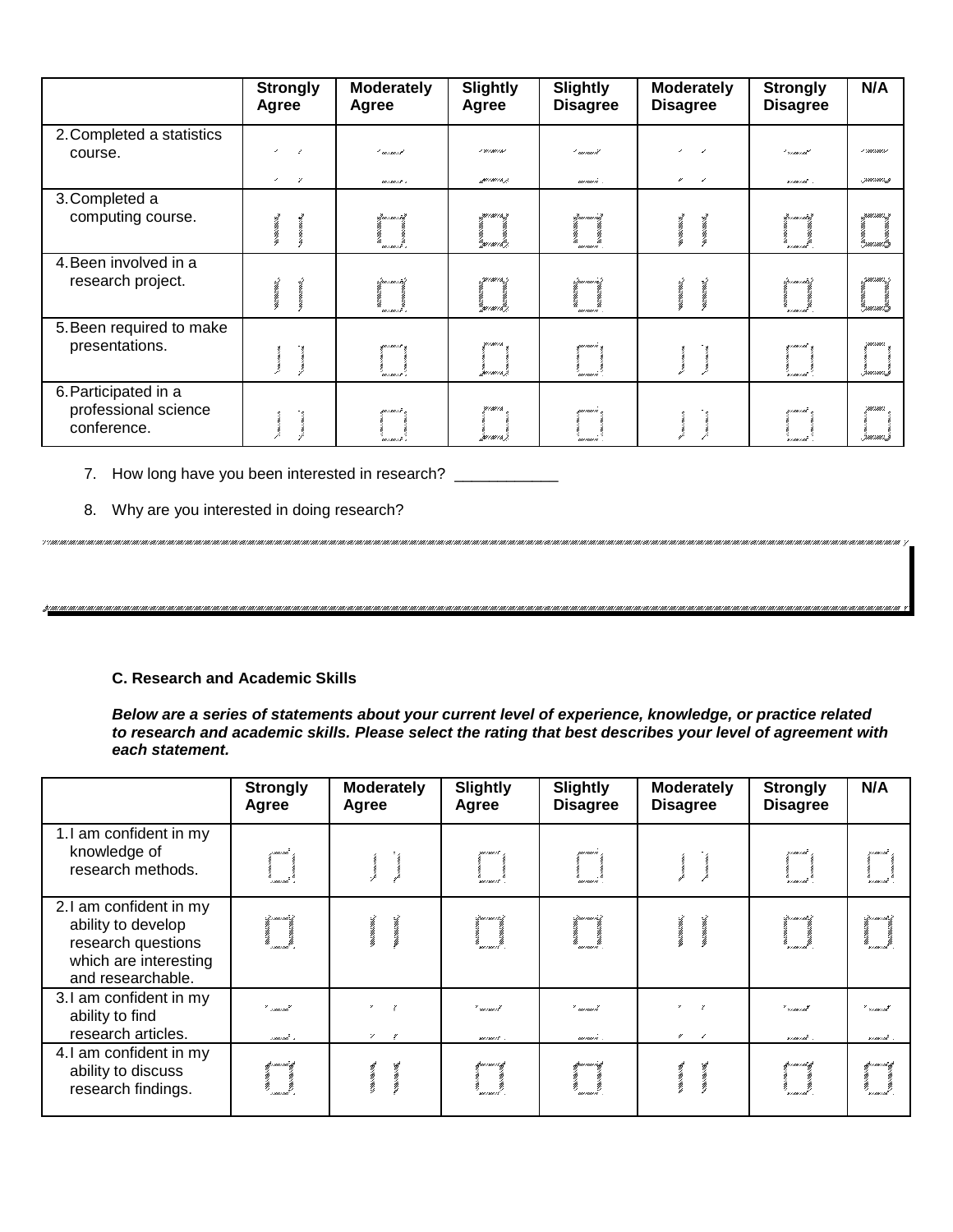|                                                                                                          | <b>Strongly</b><br>Agree            | <b>Moderately</b><br>Agree                                 | <b>Slightly</b><br>Agree                   | <b>Slightly</b><br><b>Disagree</b>                      | <b>Moderately</b><br><b>Disagree</b>              | <b>Strongly</b><br><b>Disagree</b>                                                   | N/A                                                                            |
|----------------------------------------------------------------------------------------------------------|-------------------------------------|------------------------------------------------------------|--------------------------------------------|---------------------------------------------------------|---------------------------------------------------|--------------------------------------------------------------------------------------|--------------------------------------------------------------------------------|
| 5.1 am confident in my<br>ability to conduct a<br>literature review.                                     | y <sub>como ma</sub> y<br>rmarmit s | ¥.<br>$\boldsymbol{r}$<br>$\mathcal V$<br>$\boldsymbol{r}$ | $\mathbf{v}_{unram}, \mathbf{v}$<br>mones. | $\mathbf{v}_{m \prime m \prime} \mathbf{y}$<br>marmar e | ,                                                 | $\mathbf{r}_{\text{v}/\text{m}\text{v}/\text{m}}\mathbf{r}$<br>ximina <sup>t</sup> . | $\mathscr{C}_{\mathscr{V},\mathscr{U}\mathscr{U},\mathscr{U}}$<br>n i mor i më |
| 6.I am confident in my<br>ability to present<br>research findings.                                       |                                     |                                                            | izm morzi                                  | 1 marca e i                                             | maxway, wax,                                      | i forma emite)                                                                       | i permurmõe)                                                                   |
| 7.1 am confident in my<br>ability to cite<br>authorship.                                                 | $\ddot{\phantom{a}}$                | <b>Lune Lune Lune</b><br><b>WAXWAY</b>                     |                                            | ym mezi y                                               | <b>Vincent Way</b><br>WAYWAY                      | ynan mi                                                                              |                                                                                |
| 8.I am confident in my<br>ability to evaluate the<br>quality of a research<br>study.                     |                                     | <b>CONTRACTOR</b><br><b>CONTRACTOR</b>                     | ifannann of<br>1<br>1                      |                                                         | <b>CONTRACTOR</b><br><b>CONTRACTOR</b>            |                                                                                      |                                                                                |
| 9.I am confident in my<br>ability to write up<br>research for<br>publication in a<br>scientific journal. | * marmat<br>rmani.                  | $\epsilon$<br>$\mathcal{C}$<br>$\mathbf{v}$                | I surrour it<br>mones.                     | $^{\prime}$ m/m/ $^{\prime}$<br>moment.                 | r                                                 | $\mathscr{C}_{\mathscr{V}/\mathscr{W}/\mathscr{W}}$<br>rimind.                       | * 17.000 mil <sup>3</sup><br>r care cart                                       |
| 10. I think learning to<br>do research is<br>enjoyable.                                                  |                                     |                                                            | 1. au 1 nov 1 st<br>mermert                | t mermeret.                                             | 49.7000/2000/2                                    | <u>t<sup>i</sup>r ma mid</u>                                                         | t e me nivî                                                                    |
| 21. I find research to be<br>challenging and<br>exciting.                                                |                                     | <b>MAXWAY</b><br><b>WAYWAY</b>                             |                                            |                                                         | 2006/000/000<br><b>BRACKWAY</b>                   | y i me i mit                                                                         |                                                                                |
| 22. I am easily<br>frustrated when<br>doing research                                                     | * /mw/mml<br>rmani s                | $\mathbf{r}$<br>γ                                          | * mennesk<br>momor.                        | * mermert<br>marmari.                                   |                                                   | * */me/ml<br>xı mıxımi .                                                             | '' v i me i më<br>n i mu i mti                                                 |
| 23. I am confident in my<br>ability to use<br>technical and<br>scientific written<br>tools.              | i mu i mu                           | <b>Londonton</b><br><b>Nonecometer</b>                     | gur ruu r.c                                | surruurre ,<br>š                                        | <b>Venezuela</b><br><b>CONTRACTOR</b>             | zı mermi<br>$-2000$<br>.<br>v i mr i mit                                             | y i mo i mil<br>.<br>Kalendari Ant                                             |
| 24. I am confident in my<br>ability to design and<br>use a Gantt Chart.                                  | ' marmi<br>e<br>1 maravki s         | G<br>۶                                                     | ' menuel<br>immusiksi.                     | ' mermeri<br>'monueve'.                                 | ç<br>£                                            | * */mx/mx<br>n mernî x                                                               | ************<br>ximint .                                                       |
| 25. I am confident in my<br>ability to design a<br>research poster.                                      |                                     |                                                            | קט מונג מודק <b>א</b><br>ma mars C         | ชีวะแบบแบบเช่<br>mezmezi                                | 47.1000 VOID 7.16<br><b>WANTED TO BE ANDEREST</b> | yo marang<br>u me i më                                                               | yo marinda<br>n i moi i mt                                                     |
| 26. I am confident in my<br>understanding of<br>ethics in science.                                       | $"$ cancer and $"$<br>rmarmi. 1     | γ                                                          | r <sub>menne</sub> jr<br>mones.            | V <sub>mermeri</sub> V<br>mormore .                     |                                                   | $\mathbf{v}_{\text{v/mr}/m\mathbf{z}}$<br>xı mıxımi .                                | $\mathbf{v}_{r,\text{max}}$ , $\mathbf{v}$<br>n i ma i mti                     |
| 27. I am confident in my<br>computer literacy<br>skills.                                                 | Z i mu i mui.                       |                                                            | i puo ona ori                              | 1 mars mars est                                         | <b>BRAYWAYWAY</b>                                 | <u>i</u> permer miss                                                                 | <u>i</u> termente,                                                             |
| 28. I am confident in my<br>ability to prepare an<br>application to<br>graduate school.                  |                                     |                                                            |                                            |                                                         | <b>Vince Vince Vince</b>                          |                                                                                      |                                                                                |
| 29. I am confident in my<br>ability to succeed in<br>graduate school,<br>should I decide to<br>attend.   | '' marmat<br>rmarmit s              | $\mathcal V$<br>γ                                          | ' minuit<br>mana is .                      | '' mermeril<br>marmari .                                | z<br>$\overline{\phantom{a}}$                     | '' vince mi<br>ximini .                                                              | '' v ma vnik<br>x i mx i në -.                                                 |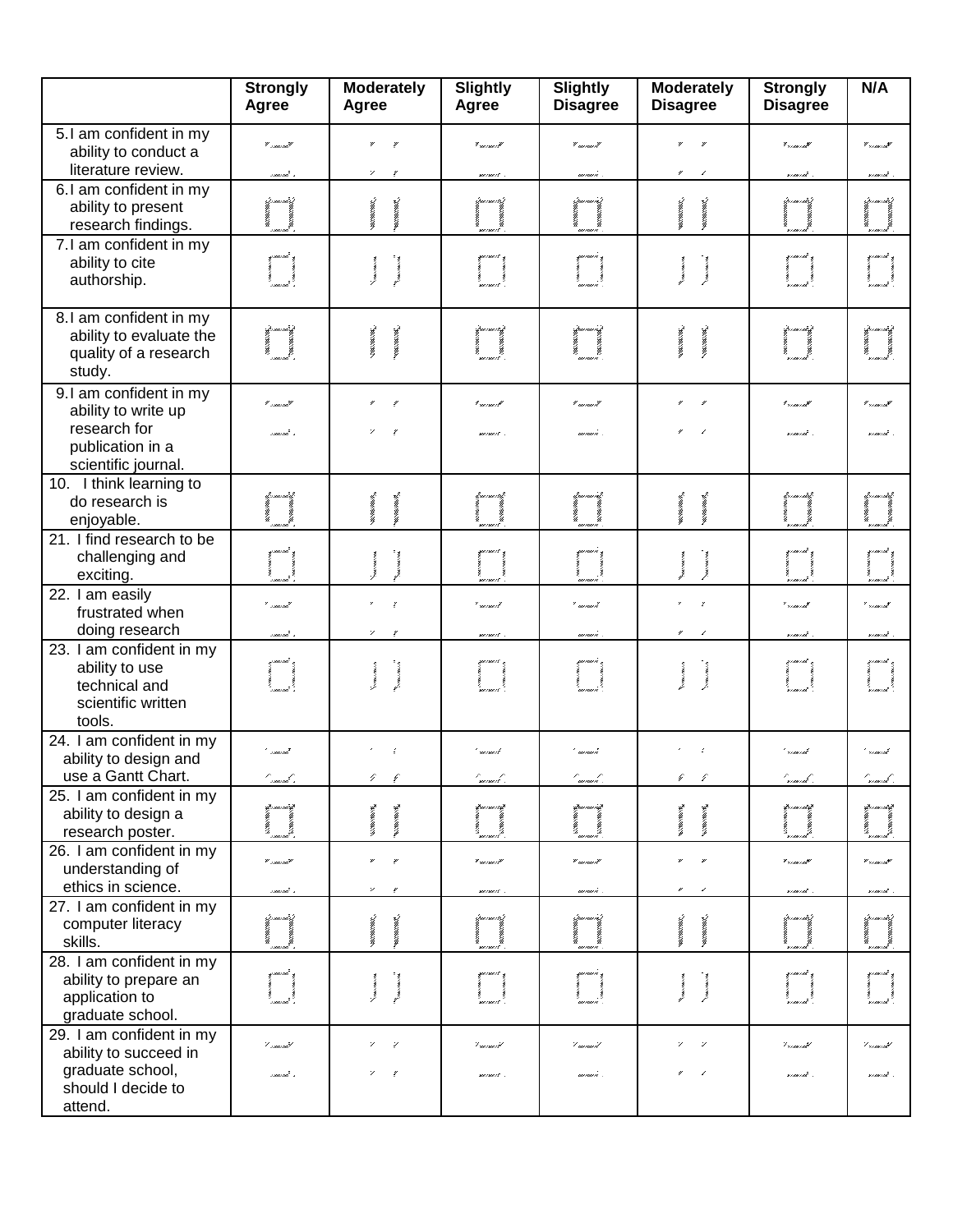|                                     | <b>Strongly</b><br>Agree | <b>Moderately</b><br>Agree | Slightly<br>Agree                                 | Slightly<br><b>Disagree</b> | <b>Moderately</b><br><b>Disagree</b> | <b>Strongly</b><br><b>Disagree</b>             | N/A                                                                       |
|-------------------------------------|--------------------------|----------------------------|---------------------------------------------------|-----------------------------|--------------------------------------|------------------------------------------------|---------------------------------------------------------------------------|
| 30.<br>, have some<br>experience in | $"$ /mm/mm $"$           | $\mathbb{Z}$               | $\mathcal{F}$ and $\rho$ and $\rho$ $\mathcal{F}$ | * mermerZ                   |                                      | $\mathbf{v}_{\text{v}/\text{m}\times\text{m}}$ | $\mathscr{C}_{\mathscr{L}/\mathscr{B}\mathscr{C}/\mathscr{B}\mathscr{C}}$ |
| research project<br>management.     | rment s                  | $\mathbf{z}$               | warmers .                                         | marmari .                   |                                      | some out -                                     | soment .                                                                  |

# **PART III: FUTURE GOALS**

.

**A -** *Think about your long term academic and career goals and plans, and select the rating that best describes your level of agreement with each statement.*

|                                                                                                         | <b>Strongly</b><br>Agree                                    | <b>Moderately</b><br>Agree                                                         | <b>Slightly</b><br>Agree              | Slightly<br><b>Disagree</b>                             | <b>Moderately</b><br><b>Disagree</b>                                                                                                       | <b>Strongly</b><br><b>Disagree</b>             | N/A                                |
|---------------------------------------------------------------------------------------------------------|-------------------------------------------------------------|------------------------------------------------------------------------------------|---------------------------------------|---------------------------------------------------------|--------------------------------------------------------------------------------------------------------------------------------------------|------------------------------------------------|------------------------------------|
| 1. I place a high value<br>on the role of research<br>in my future career.                              |                                                             | $\label{eq:1} \mathcal{N}_{\text{max},\text{max},\text{min}}$<br><b>Concept of</b> | i<br>L                                |                                                         | $\label{eq:1} \mathcal{N}(\mathbf{m},\mathbf{v})=\mathcal{N}(\mathbf{m},\mathbf{v})$<br><b>Concession</b>                                  |                                                | para<br>1<br>1                     |
| 2. I would be<br>Interested in enrolling<br>in more courses<br>related to research.                     | ' marmat<br>t – <sub>innerna</sub> t –                      | ÷ř.<br>Ý.<br>$\epsilon$                                                            | ' memerk<br>t - - - - t -<br>manaet - | ' mermeri<br>$^{\prime}$ , and the set of $^{\prime}$ . | $\tau$<br>Ý.<br>- G                                                                                                                        | $^{\prime}$ similar $^{\prime}$<br>t – mende – | ***********<br>y .<br>nomink'i     |
| 3. Participating in<br>research during<br>graduate school is not<br>a major priority for me.            | i<br>Carried Corporations<br>Carried Corporations           | <b>Avenue Marie</b><br><b>STERN WANTED</b>                                         | i<br>Lamana                           |                                                         | <b>CONTRACTOR</b><br><b>A SERVICE AND A</b>                                                                                                | ya masuka<br>Manazarta<br>Manazarta            | i<br>,<br>, , , , , , , , ,        |
| 4. Developing research<br>skills is an important<br>part of my career goals                             |                                                             | <b>ANTONIONE</b><br><b>SALES AND STATE</b>                                         | ferance<br> -<br> -                   |                                                         | <b>ANTONICO CONTRA</b><br><b>ANTONION COMPANY</b>                                                                                          | <b>May Separa</b>                              | firmantif<br> <br> -<br> -         |
| 5. I would not enjoy<br>working on a research<br>project.                                               | $\left\{\begin{matrix} 1 & 1 \\ 1 & 1 \end{matrix}\right\}$ | $\mathcal{N}$ . The contract of $\mathcal{N}$<br>$\sum_{i=1}^{n}$                  | $\prod_{\text{infinite}}$             |                                                         | $\gamma$<br>becomes<br>$\sum_{i=1}^{n}$                                                                                                    | )<br>semente                                   | f famouel<br> <br> -<br>  komoouel |
| 6. I would enjoy a<br>research oriented job<br>or a job which has<br>some element of<br>research in it. | * <sub>111111</sub> mil.<br>rmarmit s                       | $\pmb{r}$                                                                          | * minuist<br>mones.                   | $"$ m/m/ $'$<br>monusi.                                 |                                                                                                                                            | * */me/ml<br>n me cut-                         | * */mx/mx*<br>ximină i             |
| 7. I would be interested<br>in doing research in a<br>university setting.                               |                                                             | $\frac{1}{2}$ .<br><b>Turky and Your</b>                                           |                                       |                                                         | $\mathcal{N}$ and $\mathcal{N}$ and $\mathcal{N}$ and $\mathcal{N}$<br><b>Concept Control</b>                                              | parana<br> <br> -                              | yaanad<br> <br> -                  |
| 8. I would be interested<br>in doing research in an<br>industrial setting.                              | * marmat<br>rmani s                                         | $\mathbf{r}$<br>×<br>$\mathcal{L}$                                                 | * minuit<br>mones.                    | געוויוני י<br>moment.                                   | $\sim$                                                                                                                                     | * vmarnat<br>someont .                         | * */mx/mx<br>ximina <sup>r</sup> . |
| 9. I would be interested<br>in a career in computer<br>Science / IT.                                    |                                                             | Asianana<br><b>Nomes</b>                                                           | i<br>I<br>Imeniens                    |                                                         | $\label{eq:1} \sum_{\mathbf{y} \in \mathcal{M}} \mathbf{g}(\mathbf{y},\mathbf{y}) = \mathbf{g}(\mathbf{y},\mathbf{y})$<br><b>Venezuela</b> | i<br>Maria Alexandria<br>Maria Alexandria      | yana and<br> <br> -<br>  sama and  |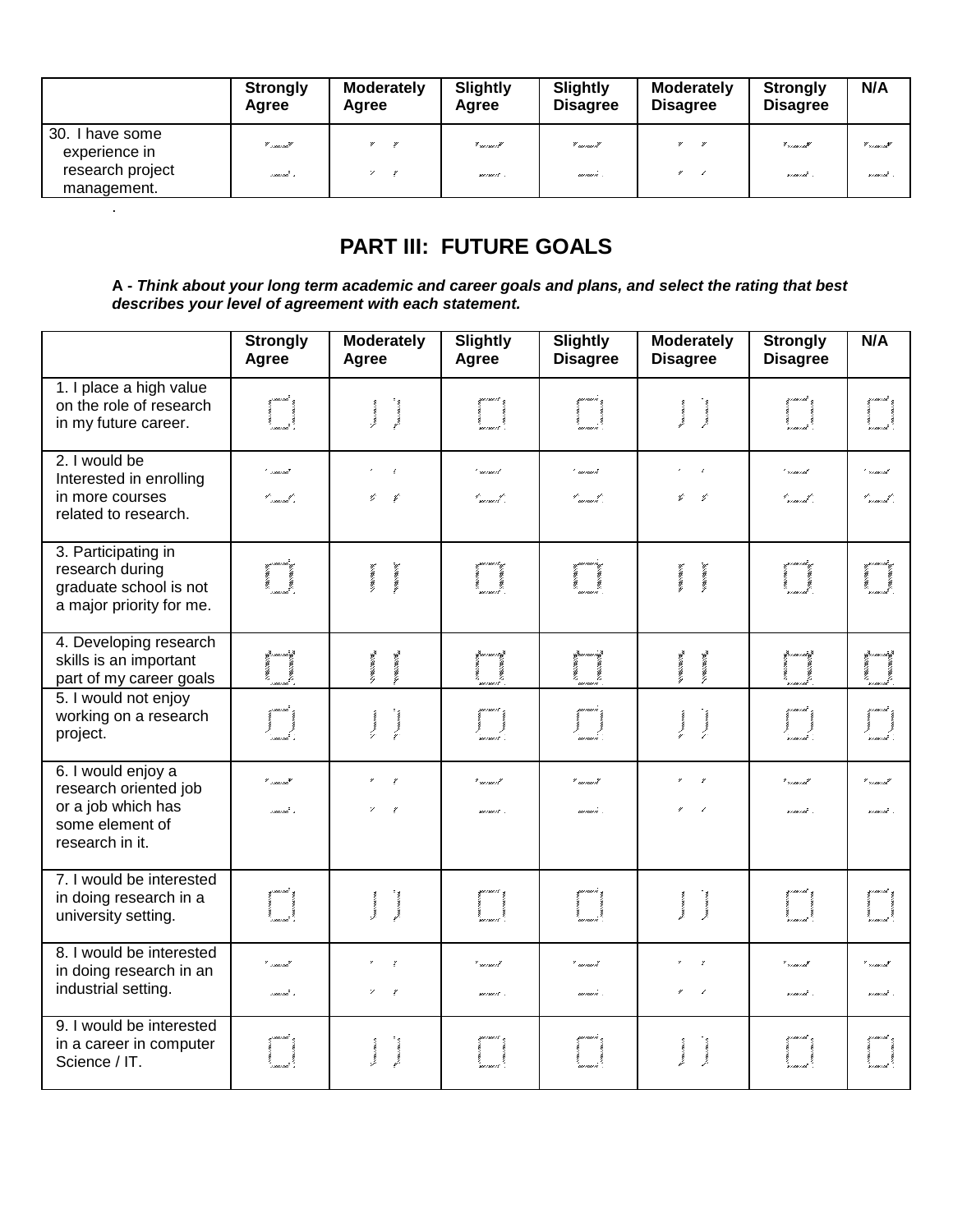**B - Please indicate your level of agreement with the following statements concerning your future educational goals** *and select the rating that best describes your level of agreement with each statement.*

|                                                                                     | <b>Strongly</b><br>Agree      | <b>Moderately</b><br>Agree                                     | <b>Slightly</b><br>Agree  | <b>Slightly</b><br><b>Disagree</b> | <b>Moderately</b><br><b>Disagree</b>   | <b>Strongly</b><br><b>Disagree</b>                 |
|-------------------------------------------------------------------------------------|-------------------------------|----------------------------------------------------------------|---------------------------|------------------------------------|----------------------------------------|----------------------------------------------------|
| 1.I would like to obtain<br>a Master's degree in a<br>science field.                | ymmaali<br> <br>              | <b>All Concernsives</b><br>avenue de                           | je<br>Leonard<br>Leonard  | mermere                            | avenvente<br><b>BANDAY</b>             | i <sup>g</sup> umumis<br>as van van<br>x / mx / mx |
| 2. I would like to obtain<br>a PhD in a science<br>field.                           | um m                          | <b>Sunsymmers</b><br>way was your                              | gunun 18<br>menaers.      | uurruurre ,<br>.<br>marejeo        | <b>Maxwell</b><br><b>Mary Mary Way</b> | z i me i më<br>r<br>Vanaami<br>Inamani             |
| 3. I would like to attend<br>graduate school<br>majoring in computer<br>science/IT. | $"$ concome<br>rmani s        | $\boldsymbol{r}$<br>$\mathbf{r}$<br>$\mathcal V$<br>$\epsilon$ | * mennest<br>mana is      | $"$ m/m/ $I$<br>marmare.           | ×<br>,<br>$\epsilon$<br>r              | * */mx/mx*<br>ximini .                             |
| 4. I would like to attend<br>graduate school in<br>another field.                   | n mu mu<br>.<br>. marximit "n | <b>Surveyor</b><br><b>Simons</b>                               | guerrant s<br>.<br>marava | gwnwn i<br>.<br>manuai             | $\sum_{i=1}^{n}$<br><b>Savanne</b>     | g i me i më<br>'n mermi                            |
| 5. I would like to work<br>before going to<br>graduate school                       | ' marmi'<br>Laurente s        | $\epsilon$<br>$\epsilon$<br>乡<br>7                             | (* mennesk<br>l manier k  | ' monoit<br>l manuel .             | 7<br>メ                                 | ' vous out<br>l <sub>sermani</sub> k .             |
| 6. I am not interested<br>in graduate school.                                       | it i ma mai d                 | <b>SYMPATHIA STEE</b>                                          | Ym me i st                | :2000 / 000 / 02                   | <b>AVENUE VERSION</b><br><b>MARKET</b> | it var min                                         |

## .**Part IV - HELP SEEKING AND COPING**

**A. Please indicate the rating that best describes your typical reaction by checking the appropriate box.**

**If I were having difficulties with one of my mentors, I would…**

|                                                 | <b>Always</b>                          | <b>Often</b>                                           | <b>Usually</b>                   | <b>Sometimes</b>                  | <b>Never</b>                                              |
|-------------------------------------------------|----------------------------------------|--------------------------------------------------------|----------------------------------|-----------------------------------|-----------------------------------------------------------|
| 1. Talk to a<br>friend about it.                | ya marridayi<br>Cari<br>Carmarrida     | <b>The Second Control</b><br><b>New Year's</b>         | zaman<br>Cara<br>Gamanikiy       | yawaa<br>Caraanka<br>waxaanka     | 5000<br>immimur i                                         |
| 2. Talk to the<br>mentor about it.              | n care cat<br> <br> <br> -<br>w i mr i | <b>NAMES OF</b><br><b>A 1999-1999</b>                  | <u>tym awrs f</u>                | .<br>Seznazna                     |                                                           |
| 3. Talk to the<br>program director<br>about it. | yanaani<br>Yumaani<br>Yumaani          | New years.<br><b>New Year</b>                          | i<br>januarist                   | i<br>i<br>persoris i              |                                                           |
| 4. Consider<br>leaving the<br>program.          | itjermernitif<br>1<br>1. maardi        | Vent Vincom<br>$\sim$ and $\sim$ and $\sim$ and $\sim$ | zamanský<br>Camaroký<br>Zamaroký | i je mama<br>za mama<br>za mama z | sarmi i sh<br>Bara<br>Bara<br>messares and<br>rmarruare s |
| 5. Do nothing.                                  | fremer utif<br> -<br> -<br> - marrill  | <b>STRANGER</b><br><b>WWW.COMPOS</b>                   | r<br>Gammandiy                   | r<br>Germania                     | <b>Construction</b>                                       |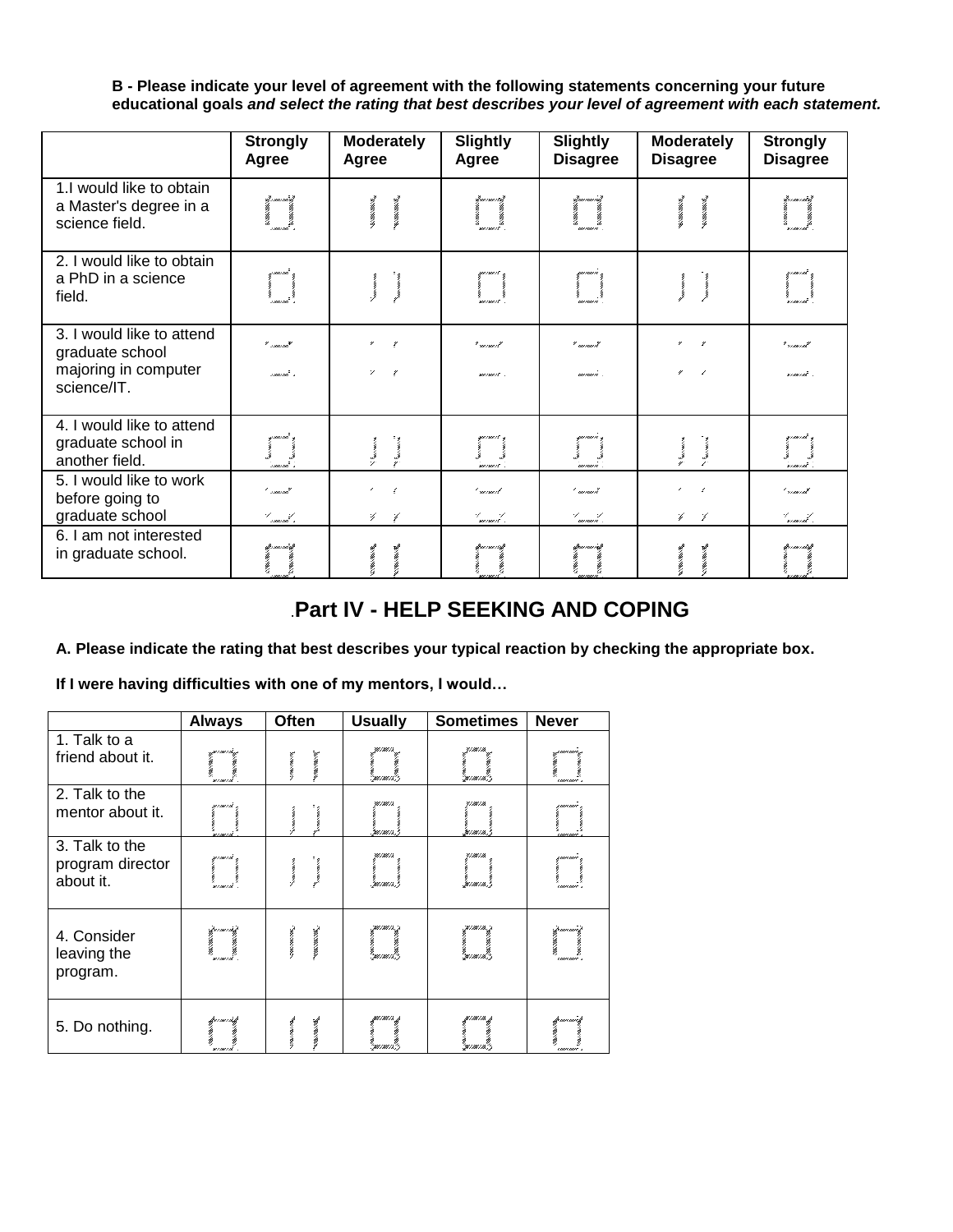**B. Please indicate the rating that best describes your typical reaction by checking the appropriate box.**

**If I were on a student team and having difficulties with one or more of my fellow team members, I would…**

|                                                             | <b>Always</b>                     | <b>Often</b>                                              | <b>Usually</b>                                                  | <b>Sometimes</b>                                         | <b>Never</b>            |
|-------------------------------------------------------------|-----------------------------------|-----------------------------------------------------------|-----------------------------------------------------------------|----------------------------------------------------------|-------------------------|
| 1. Talk to other<br>members of my                           | ' vouernit                        | ,<br>$\epsilon$                                           | / \//////////                                                   | / 7/88/86/                                               | ' amamil                |
| team.                                                       | romoni c                          | $\mathcal{L}$<br>$\boldsymbol{r}$                         | MINI/A.7                                                        | 30 / 100 / 105 . 7                                       | rmermer s               |
| 2. Talk to other<br><b>REU students</b>                     | * vous out                        | ø<br>r                                                    | <b># W/AW/AF</b>                                                | <b># 7/ MY / MY</b>                                      | r <sub>canco</sub> an 7 |
| who aren't on<br>my team.                                   | someon s                          | γ<br>r                                                    | MINI/A.7                                                        | W/M/M.7                                                  | rmermer s               |
| 3. Try to switch<br>teams.                                  | .gowoni 4                         | 罗罗<br>t,                                                  |                                                                 |                                                          | , parmar ,              |
|                                                             | Ù<br>" הנוחות"                    | À                                                         | à<br>Surman)                                                    | maria,                                                   | LIMITARITY A            |
| 4. Talk to my<br>mentor about<br>rectifying the<br>problem. |                                   | way may be a<br>anymous.                                  | ymenaersy<br>Carlotte<br>Gaeraiche)                             | yananay<br>V                                             | filmomit<br> <br>       |
| 5. Do nothing.                                              | i<br>İ<br>" v me i m <sup>3</sup> | $\lambda$ , where $\lambda$<br>$\chi$ conveniences $\chi$ | V \\\/X\\/XY<br>construction.<br><b>CONSUMING</b><br>Guarante S | <b>V</b> V / MV / MY<br><b>CONSUMING</b><br>Service in S | ". . mars mar P.<br>ł   |

## **PART V – Respondent Information**

#### **Please check the appropriate box where needed.**

| 1. Gender |
|-----------|
|           |

| Female $\frac{1}{2}$<br>Male $\frac{1}{\sqrt{2\pi}}$ Prefer not to specify $\frac{1}{\sqrt{2\pi}}$                                                                                                                          |  |  |
|-----------------------------------------------------------------------------------------------------------------------------------------------------------------------------------------------------------------------------|--|--|
| 2. Age ___________ Years                                                                                                                                                                                                    |  |  |
| 3. Ethnic identity: please check the one that best describes your ethnic identity.                                                                                                                                          |  |  |
| Asian or Asian America, including Chinese, Japanese and others<br>Black or African American<br>Hispanic or Latino, including Mexican American, Central American<br>White, Caucasian, Anglo, European American; not Hispanic |  |  |
|                                                                                                                                                                                                                             |  |  |
| Hispanic or Latino, including Mexican American, Central American, and others                                                                                                                                                |  |  |
| White, Caucasian, Anglo, European American; not Hispanic                                                                                                                                                                    |  |  |
| Mille, Caucasian, Anglo, Luropea<br>American Indian/Native American                                                                                                                                                         |  |  |

- American Indian/Native American<br>
Alaska Native<br>
Alaska Native<br>
Alative Hawaiian Alaska Native
	-
	- Pacific Islander
- Mative Hawaiian<br>Pacific Islander<br>Prefer not to spe
- $\begin{array}{c} \begin{array}{c} \begin{array}{c} \begin{array}{c} \end{array} \\ \begin{array}{c} \end{array} \end{array} \end{array}$  Prefer not to specify<br>Other (please specif Other (please specify) \_\_\_\_\_\_\_\_\_\_\_\_\_\_\_\_\_\_\_

**4. Which university/college do you attend? \_\_\_\_\_\_\_\_\_\_\_\_\_\_\_\_\_\_\_\_\_\_\_\_\_\_\_\_**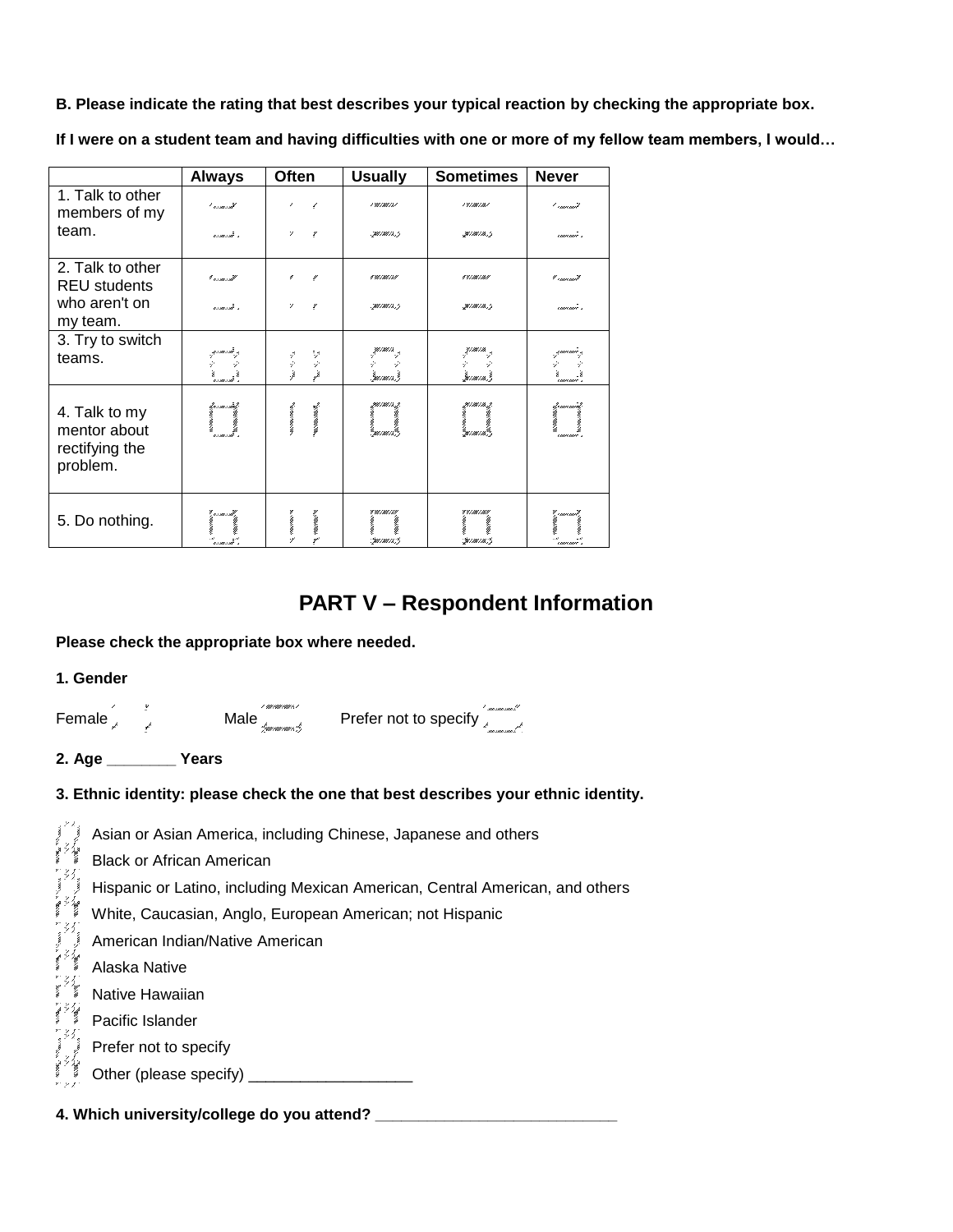### **5. Where were you immediately before starting at this REU program?**

| 4 year college                                            |                                                                                                  |  |
|-----------------------------------------------------------|--------------------------------------------------------------------------------------------------|--|
| Vocational/technical College                              |                                                                                                  |  |
| 2 year college                                            |                                                                                                  |  |
| Military<br>ू Military<br>अपूर्ण Working full time<br>१९६ |                                                                                                  |  |
|                                                           |                                                                                                  |  |
|                                                           |                                                                                                  |  |
|                                                           | 6. Please circle the type of degree you are currently seeking.                                   |  |
| Associates                                                | <b>Bachelors</b>                                                                                 |  |
|                                                           | 7. Please indicate the year that you are currently in during your studies.                       |  |
| First                                                     |                                                                                                  |  |
| <b>Elion</b><br>Second                                    |                                                                                                  |  |
| <b>Third</b>                                              |                                                                                                  |  |
| Fourth                                                    |                                                                                                  |  |
| Fifth and above                                           |                                                                                                  |  |
|                                                           |                                                                                                  |  |
|                                                           |                                                                                                  |  |
|                                                           |                                                                                                  |  |
|                                                           | 11. When you were an incoming first year student, what were you considering as a possible major? |  |
| I was undecided.                                          | I was considering computing/IT related fields as possible majors.                                |  |
| $\hat{V} \downarrow \hat{V}$                              | I was not considering computing/IT related majors. I was considering majoring in _______________ |  |
| <b>Part VI - Respondent Feedback</b>                      |                                                                                                  |  |

**1. What do you most hope to gain from your participation in the REU?**